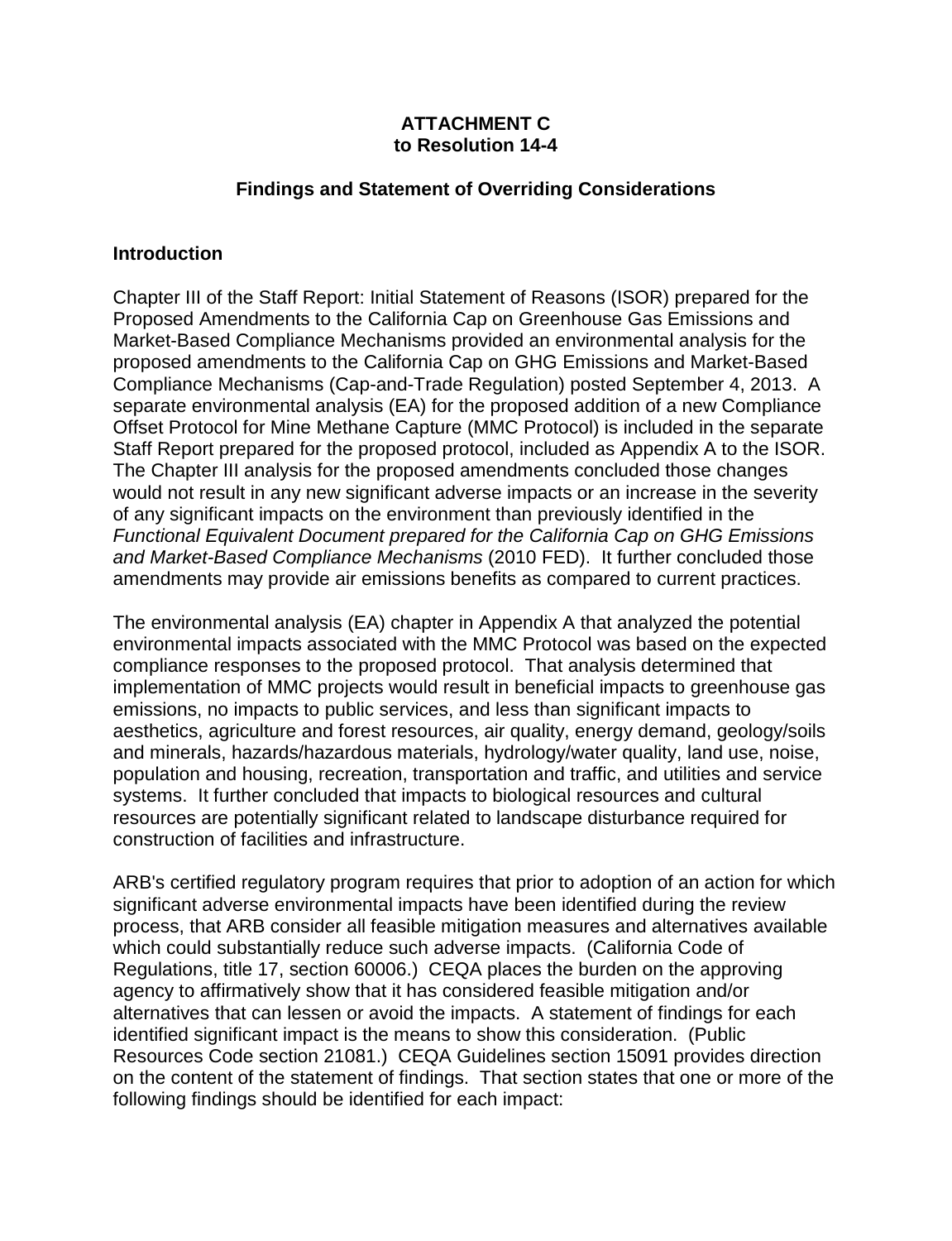- Changes or alterations have been required in, or incorporated into, such project which avoid or substantially lessen the significant environmental effect as identified in the final environmental impact report.
- Such changes or alterations are within the responsibility and jurisdiction of another public agency and not the agency making the finding. Such changes have been adopted by such other agency, or can and should be adopted by such other agency.
- Specific economic, legal, social, technological, or other considerations, including provision of employment opportunities for highly trained workers, make infeasible the mitigation measures or project alternatives identified in the environmental impact report.

Because the two potential adverse impacts identified in the programmatic level EA are potential indirect impacts associated with the compliance responses of offset project operators, the authority to determine site- or project-specific mitigation is within the purview of jurisdictions with local permitting authority, such as state or local governments and local air districts. ARB does not have the ability to determine with any specificity the project level impacts, nor the authority to require project-level mitigation in approving the MMC Protocol as discussed in the findings.

An agency may approve a project with unavoidable (unmitigated) adverse environmental impacts. When doing so, CEQA requires the agency to make a statement in the record of its views on the ultimate balancing of the merits of approving the project despite the environmental impacts in a "statement of overriding considerations." (Public Resources Code section 21081(b); CEQA Guidelines 15093.) The following presents the Board's statement of findings for each identified adverse impact, accompanied by a brief explanation, and its statement of overriding considerations.

#### **Statement of Findings**

The Board has considered the entire record, including the information contained in the EA, public testimony, written comments received, and the written responses to comments. Based on this information, the Board makes the following written findings for each significant adverse impact, accompanied by a brief explanation of the rationale for each finding. These findings are supported by substantial evidence in the record.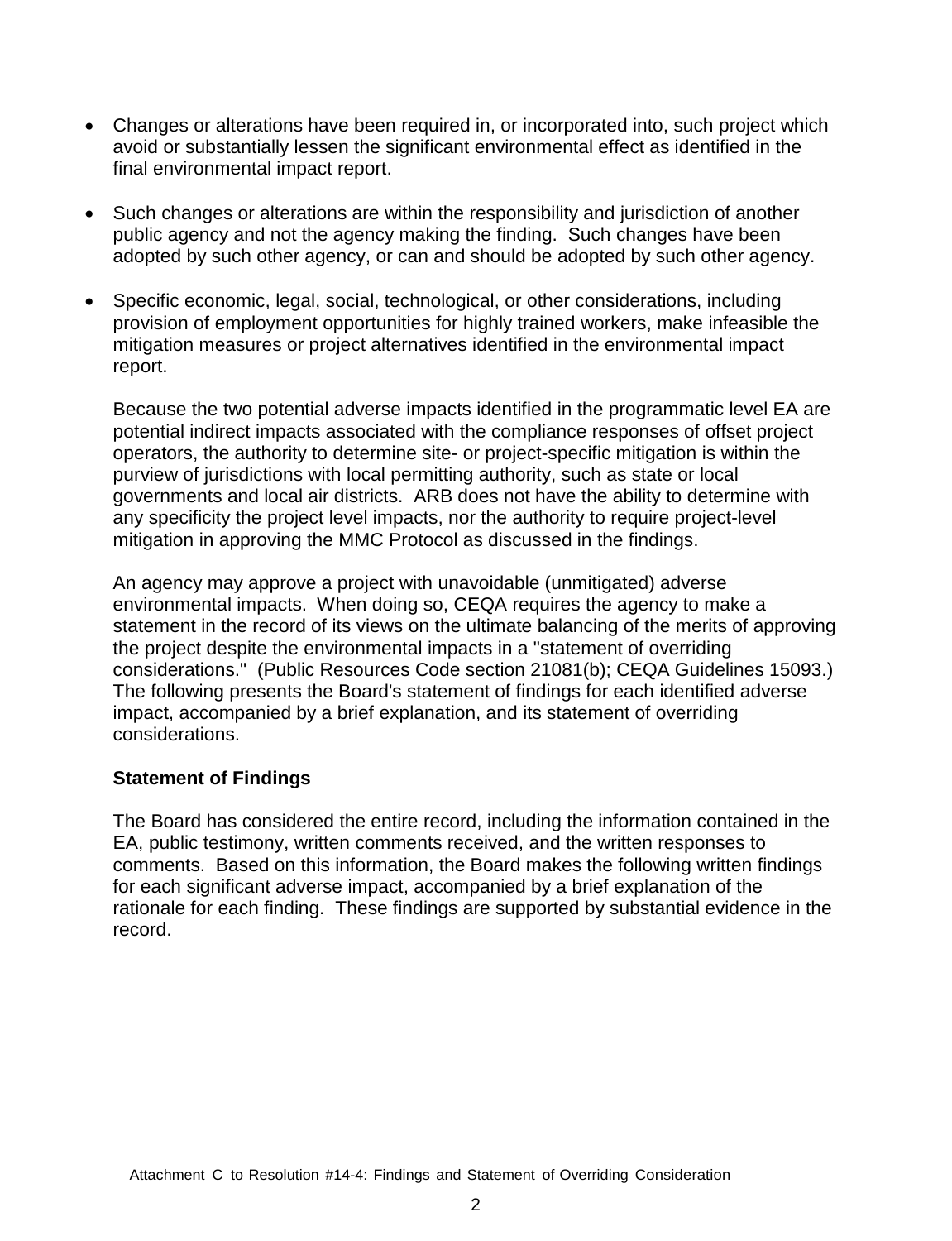### **Biological Resources**

### Finding and Explanation:

The compliance responses consist of installing gas extraction, capture, transportation, treatment, destruction, and monitoring equipment. Installing equipment involves construction and vehicle travel that have the potential to adversely impact special status species and habitats that might exist at those locations. Direct impacts to special status species and habitats may result from, but not be limited to, construction or vehicle travel. Direct mortality could result from destruction of dens, burrows, or nests through ground compaction, ground disturbance, debris, or vegetation removal within mine sites due to compliance response activities. Indirect impacts to animals could result from noise disturbance that may result in nest or den abandonment and loss of reproductive or foraging potential around the site during construction, transportation, or destruction of equipment.

Installation of new wells or boreholes could have the potential to connect with underground aquifers and might cause water removal from aquifers. Removal or interruption of water from aquifers could cause dewatering of streams or springs important to special status species or habitats (such as wetlands or riparian habitat). Consequently, construction activities that disturb aquifer resources could pose a potentially significant impact to biological resources. Removal of water from mine sites as a result of drilling activities related to the installation of new boreholes or wells and subsequent dispersal of that water over and adjacent to the mine site could cause impacts to soil or water quality from salinization or sodium; especially if it leaches into another aquifer, nearby waterways or open water sources such as ponds. Salinity and sodium or other mineral changes to soils or available water for special status plants or aquatic wildlife could result in toxic impacts. Consequently, construction activities that disturb and distribute non-filtered aquifer resources could pose a potentially significant impact to biological resources on or adjacent to the mine site.

The MMC Protocol requires projects to be in compliance with all applicable federal, state, and local regulations and regulatory oversight requirements. Depending on the status of the species and the nature of the habitat disturbance, compliance with permitting requirements under the Surface Mining Control and Reclamation Act of 1977 (SMCRA), the National Environmental Policy Act (NEPA), the federal Endangered Species Act, the Migratory Bird Treaty Act, the Clean Water Act, or related state or local laws would be required. Accordingly, the potential impact to special-status species and sensitive habitats would be minimized. However, the possibility cannot be ruled out that a special-status species or its habitat could be adversely affected, even with applicable regulations in place, under some circumstances.

The EA identified recognized measures, including existing statutes and regulations and operating permit requirements designed to reduce this potentially significant impact, but the authority to determine project-level impacts and require project-level mitigation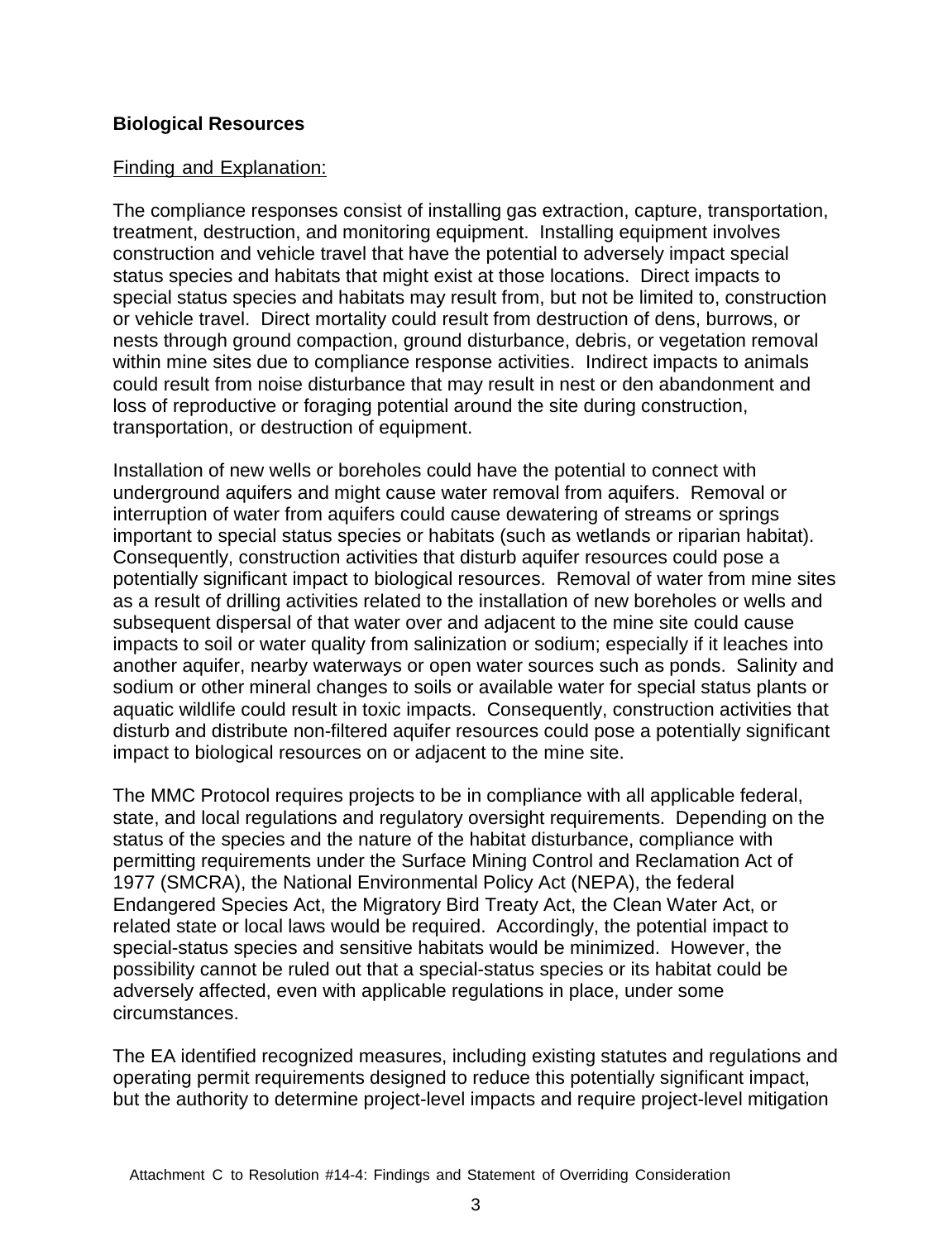lies with the permitting agency for individual projects. ARB does not have the authority to require project-level mitigation. Further, the programmatic analysis in the EA does not allow project-specific details of mitigation, resulting in an inherent uncertainty in the degree of mitigation ultimately implemented to reduce the potentially significant impacts. Consequently, the Board takes a conservative approach in its post-mitigation significance conclusion and finds this impact potentially significant and unavoidable.

# **Cultural Resources**

### Finding and Explanation:

The installation of mine methane gas extraction, capture, transportation, treatment, destruction, and monitoring equipment would be located at both active mining operations as well as abandoned mines. Construction activities related to such installation could include drilling, boring, trenching and other activities that would generally be consistent with ongoing permitted mining activities. However, the scope and extent of additional ground disturbance or related activities could still potentially affect cultural resources in areas not covered by existing permits, particularly subsurface areas at mines or in adjacent lands that were previously undisturbed. Potential adverse effects include direct damage to or destruction of undocumented historical resources of an architectural or archaeological nature; undocumented human remains not interred in cemeteries or marked, formal burials; or unique paleontological resources or sites by ground-disturbance or demolition activities at the surface or in the subsurface, particularly during trenching for underground pipelines and utility infrastructure or drilling new wells or boreholes. Direct impacts to such resources may result from, but not be limited to, the immediate disturbance of the materials, features or deposits, whether from vegetation removal, compaction or vibrations resulting from vehicle travel over the surface, earth-moving activities, excavation, or demolition of overlying structures.

Because of the possible presence of identified or undocumented historical resources, significant or unique archaeological resources, undocumented human remains, or unique paleontological resources or sites that could be directly or indirectly disturbed, materially altered, or demolished by project implementation, compliance response could result in potentially significant impacts to cultural resources.

The MMC Protocol requires projects to be in compliance with all applicable federal, state, and local regulations and regulatory oversight requirements. These could include provisions to protect cultural resources within SMCRA, Section 106 of the National Historic Preservation Act, the Native American Graves Protection and Repatriation Act of 1990 (NAGPRA), the Archaeological Resources Protection Act (ARPA), and the Paleontological Resources Preservation Act, or related state or local laws. While these regulatory activities could serve to reduce or minimize adverse effects on cultural resources, impacts would remain potentially significant under some circumstances where federal, state or local regulatory oversight is limited, or where cultural resource surveys have not been previously conducted and, as a result,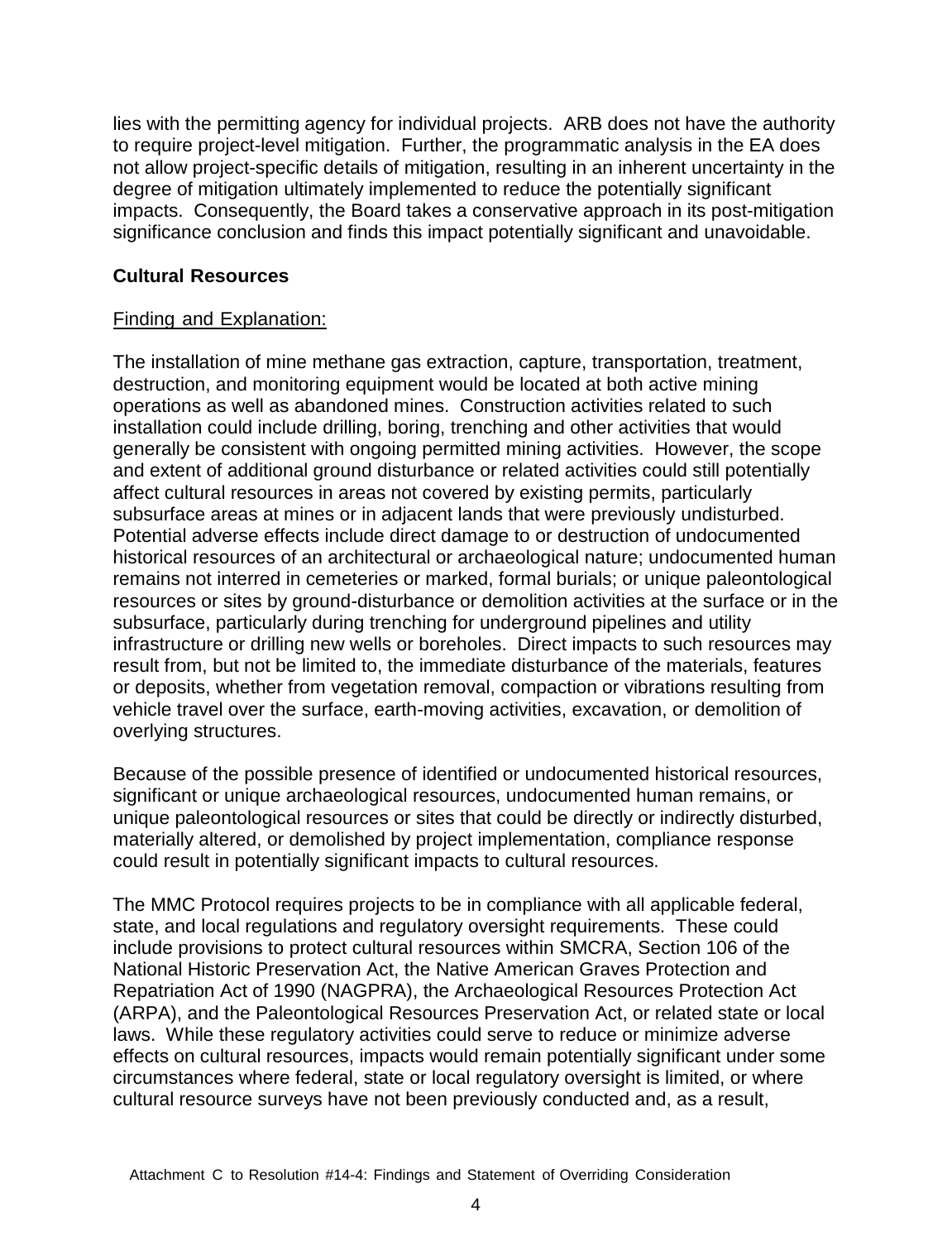resources that may be disturbed by construction have not yet been discovered or documented.

The EA identified recognized measures, including existing statutes and regulations and operating permit requirements designed to reduce this potentially significant impact, but the authority to determine project-level impacts and require project-level mitigation lies with the permitting agency for individual projects. ARB does not have the authority to require project-level mitigation. Further, the programmatic analysis in the EA does not allow project-specific details of mitigation, resulting in an inherent uncertainty in the degree of mitigation ultimately implemented to reduce the potentially significant impacts. Consequently, the Board takes a conservative approach in its post-mitigation significance conclusion and finds this impact potentially significant and unavoidable.

# **Findings on Alternatives to the Project**

In addition to the No Project Alternative, the EA considered a reasonable range of action alternatives potentially capable of reducing the adverse environmental impacts associated with the MMC Protocols while accomplishing most of the project objectives.

The Board finds the alternatives analysis is sufficient to inform the Board and the public regarding the tradeoffs between the degree to which the alternatives could reduce environmental impacts and the corresponding degree to which the alternatives could achieve the project objectives.

Based upon a full evaluation of the alternatives, the Board finds that adoption and implementation of the proposed MMC Protocol is the most desirable, feasible, and appropriate action for achieving the objectives of the project, and the Board rejects the other alternatives as either less desirable or infeasible based on consideration of the relevant factors identified in the EA and briefly described below:

#### A. No Project Alternative

The EA analyzed a No Project Alternative. This alternative would have ARB not adopt the MMC Protocol meaning that California entities could not use carbon offset credits for emission reductions achieved from the installation and operation of a device or set of devices that capture and destroy methane that would otherwise be released into the atmosphere as a result of mining. There would be no significant environmental impacts under the No Project alternative, because no compliance responses would occur. Environmental benefits resulting from the capture of methane achieved under the proposed project would also not occur. The primary objectives of offsets in the Cap-and-Trade program that are applicable to the proposed MMC Protocol are described in the EA. By not implementing the MMC Protocol, none of the primary objectives would be achieved. The supply of offsets to broaden the compliance instrument market would not be expanded, thereby diminishing an opportunity to ensure cost-effective GHG reductions. Potential technological innovations developed through the implementation of MMC technologies and associated projects would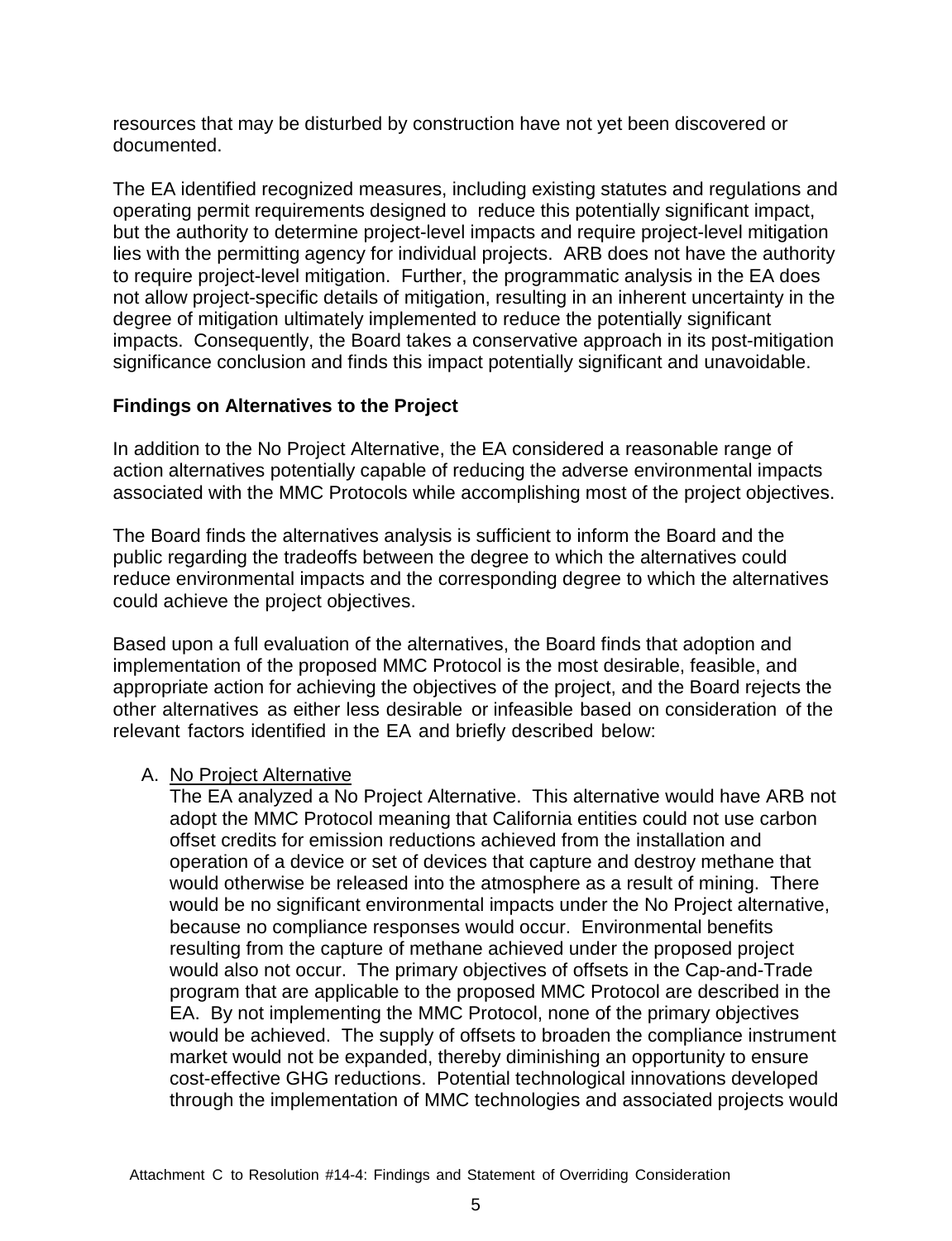not occur, and the potential for additional GHG emissions within the mining sector would not be achieved. For the foregoing reasons, the Board rejects this alternative.

### B. Exclude Abandoned Mines Alternative

The EA analyzed an MMC Protocol with alternative design features including limiting the issuance of Air Resources Board Offset Credits (ARBOCs) to the destruction of methane extracted from active surface or underground mines only. Abandoned underground mine methane recovery activities would be excluded. Abandoned mining sites, similar to active mines, are subject to regulation of reclamation activities under SMCRA. The EA identified potentially significant impacts to biological and cultural resources at these sites. Exclusion of abandoned underground mine methane recovery activities would avoid environmental impacts at abandoned mining sites; however, potentially significant biological and cultural resources impacts could still occur at active mining sites in cases where the MMC Protocol would still apply. Environmental effects related to other resource topics would be similar to those described for the proposed MMC Protocol. This alternative would result in fewer ARBOCs being issued than under the proposed MMC Protocol. Because issuance of ARBOCs would still occur for projects at active mining operations, this alternative would be consistent with the stated primary objectives of the project but would not fulfill those objectives to the fullest extent. Excluding abandoned mines could result in a narrower range of potential activities, resulting in a reduced supply of offsets available and therefore a lower potential for program cost effectiveness in the cap-and-trade program. Similarly, eliminating abandoned mines would result in fewer opportunities for technological innovation that could occur as a result of project deployment, and fewer GHG reductions would be achieved under this alternative than under the proposed MMC Protocol. Therefore, while this alternative is conceptually feasible, the primary objectives would not be fully realized. For the foregoing reasons, the Board rejects this alternative.

#### C. Surface Equipment Only Alternative

The EA analyzed an MMC Protocol with alternative design features including limiting the issuance of ARBOCs to projects that involve the installation of surface equipment for the destruction of mine methane extracted only from (1) existing permitted ventilation shafts and drainage wells/boreholes currently located at an active or abandoned mine, or (2) new ventilation shafts and drainage wells/ boreholes slated to be constructed in a mine plan for currently operating or new mines that are identified as necessary to ongoing or proposed mining activities.

MMC projects requiring construction of entirely new ventilation shafts and drainage wells/boreholes at a new or existing mine for the sole purpose of receiving ARBOC's for mine methane capture and destruction would not receive credit under this alternative. Similarly, other compliance response activities, such as construction of gathering pipelines for gas transport, construction of gas treatment facilities, or other activities with the potential for significant excavation,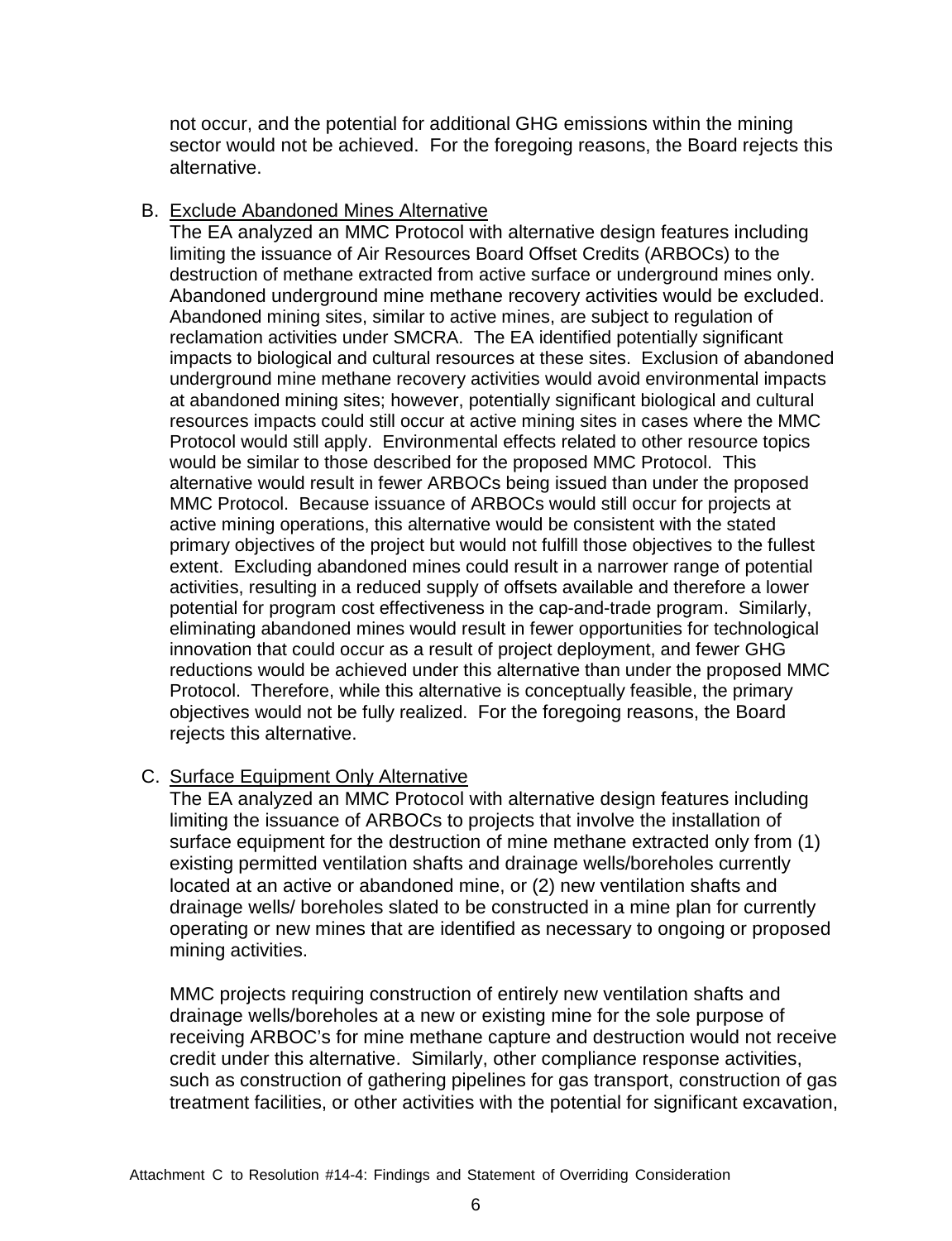trenching, drilling or other construction methods involving substantial ground disturbance would be excluded under this alternative.

By restricting MMC projects to surface equipment installations connecting with existing or new ventilation or drainage systems as defined above, this alternative would avoid the need for drilling additional wells or boreholes and, therefore, avoid or further reduce potentially significant impacts to biological and cultural resources. Likewise, excluding the possibility of additional drilling, excavation or other substantial ground-disturbing construction activities related to gas extraction, transport, and treatment would avoid and/or further reduce potentially significant impacts to biological and cultural resources. Environmental effects related to other resource topics would be similar to those described for the proposed MMC Protocol.

This alternative would substantially reduce the range of potential MMC project compliance responses and, accordingly, the amount of mine methane captured, destroyed, and credited for all four activity types described in the proposed MMC Protocol. Compared to the "No Abandoned Mines" alternative, this alternative could result in substantially fewer ARBOCs being issued and would, therefore, fall short of meeting the primary objectives of achieving the maximum technologically feasible and cost effective GHG emission reductions, encouraging technological innovation in non-capped sectors, and decreasing greenhouse gas emissions. For the foregoing reasons, the Board rejects this alternative.

# **STATEMENT OF OVERRIDING CONSIDERATIONS**

The Board finds that despite the potentially significant impacts to biological and cultural resources associated with the proposed MMC Protocol, other benefits of this regulatory action are determined to be overriding considerations that warrant approval of the project and outweigh and override its unavoidable significant effects. These benefits include:

- 1. Ensuring Cap-and-Trade Program Cost Effectiveness. AB 32 states that the Board shall adopt rules and regulations to achieve the maximum technologically feasible and cost-effective GHG emission reductions in furtherance of meeting the State's GHG reduction goals. Offsets serve to broaden the compliance instrument market to provide greater flexibility to California businesses by offering a wider range of emissions reduction opportunities and greater market liquidity.
- 2. Encourage Technological Innovation and Reductions from Non-Capped Sectors. Offsets encourage reductions (beyond common business practice and what is required by regulation) from non-capped sources. Offsets support the development of innovative projects and technologies from sources outside capped sectors that can play a key role in reducing emissions both inside and outside California.